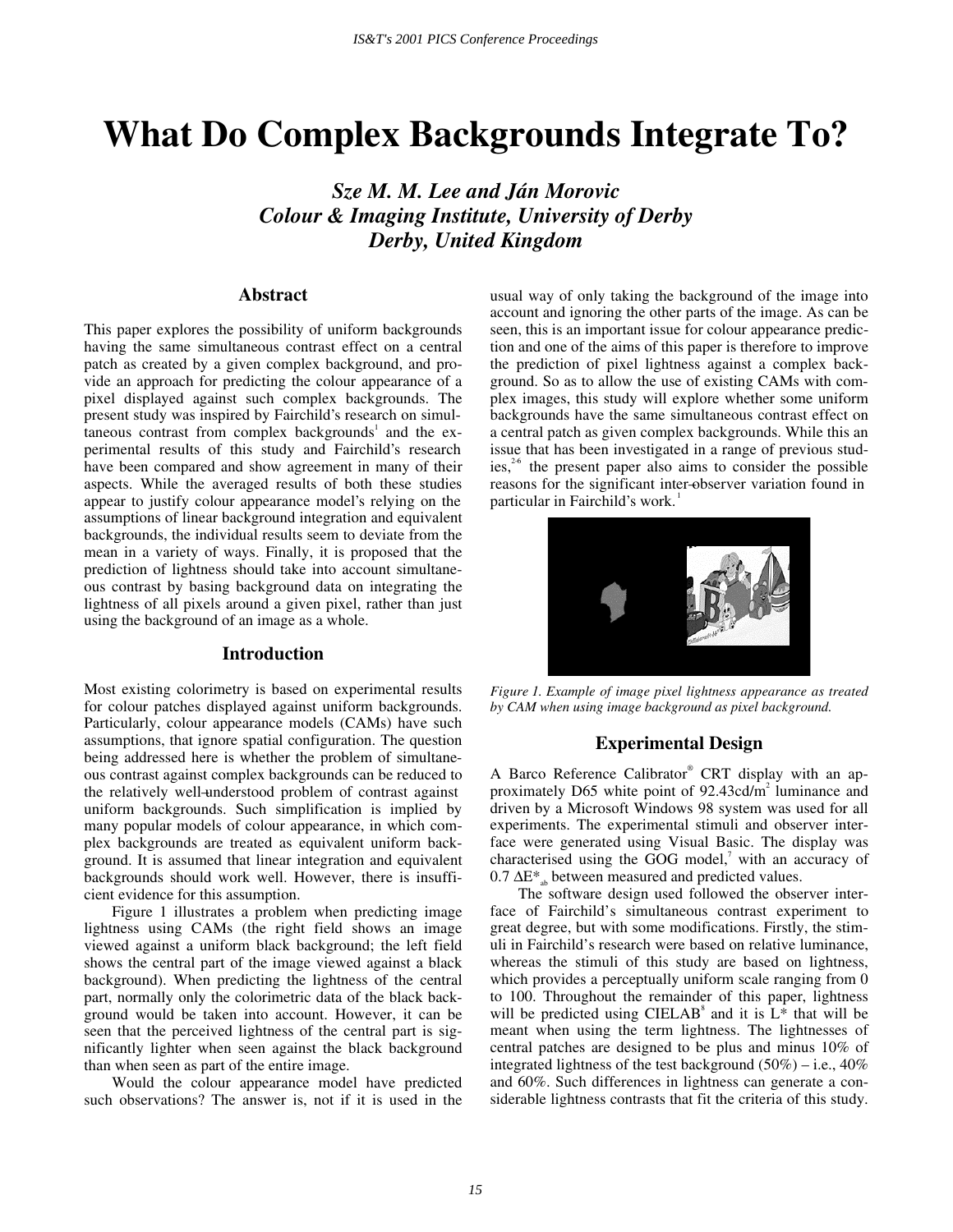On the other hand, the scale of relative luminance used in Fairchild's software resulted in perceptually uneven differences between each central patch and the integrated background. For central patches with 40% and 60% relative luminance (corresponding to 69.47% and 81.84% lightness) the differences from the mean lightness (76.07%) were 6.6% and 5.77%. It should also be noted that these lightness differences were smaller than those in the present study.

The observer interfaces of the psychophysical experiments consisted of pairs of complex (test) and uniform (matching) backgrounds with a central patch on each background. The test stimuli (approx. 7° angular subtense) consisted of  $12 \times 12$ –arrays of  $20 \times 20$ –pixel squares (approx. 0.5° angular subtense) with a central patch of  $80 \times 80$  pixels (approx. 2° angular subtense) and 40% or 60% lightness. So as to generate six contrast levels for the test backgrounds, each square was assigned a grey level randomly from a set of four levels according to Table 1 (Figure 2). The average lightness of each test background was  $50\% \pm 4\%$  lightness throughout the experiments.

**Table 1. Lightness of each grey level (GL) for each image contrast level.** 

| 50.2 | 50.2 | 50.2 | 50.2                                 |
|------|------|------|--------------------------------------|
| 40.0 | 46.7 | 53.3 | 60.0                                 |
| 30.2 | 43.5 | 56.9 | 70.2                                 |
| 20.0 | 40.0 | 60.0 | 80.0                                 |
| 10.2 | 36.9 | 63.5 | 90.2                                 |
| 0.0  | 33.3 | 66.7 | 100.0                                |
|      |      |      | Contrast   GL 1   GL 2   GL 3   GL 4 |



*Figure 2. Example backgrounds with range of contrasts levels from 0 (leftmost) to 1 (rightmost). Each integrates to a lightness of 50% and is shown with a central patch with 40% lightness.* 



*Figure 3. Example of observer interface for simultaneous experiment. Left field: test stimulus. Right field: matching stimulus.* 

The observers' task was to use one of the two–way arrow buttons to adjust the lightness of the matching background so that the central patches on the test and matching backgrounds matched in perceived lightness. An example of the stimulus and interface configuration for this experiment is shown in Figure 3.

For each observer, the stimuli for the six contrast levels were generated randomly and loaded in a random order. The data collected for each match were the matching lightness of the uniform background adjusted by the observer, all the steps taken by the observer to arrive from initial to matching background lightness and the actual test background generated for that given match.

For complete adaptation to the viewing environment, observers were required to view the interface while the experimenter read the instructions. Observers sat at approximately 70–100cm from the CRT in a dark room. To ensure consistency of experimental results each observer was instructed by the following instructions.

## **INSTRUCTIONS**

You will be shown two square fields. For each trial, the left field will be set to a central grey square with a uniform or complex surround. The right field will always be a central grey square with a uniform surround.

You are to use the two–way arrow buttons to adjust the surround of the right field until the central grey square in the right field matches the lightness of the central grey square in the left field. Pressing the left arrow, the lightness of the matching surround will become darker, and vice versa when pressing the right arrow. When you've completed a match press the "Next" button to go on to the next trial.

**Practice Trials:** The first 6 trials are practice to ensure you have properly understood the instructions. Please adjust the lightness of the right uniform surround from minimum to maximum, before each judgement. Please feel free to ask any questions during these first 6 trials.

To ensure that the observers understood the experimental instructions, they completed six practice trials prior to the seventy–two experimental trials. In the practice trials observers were requested to adjust the lightness of the uniform background in the matching stimulus from minimum to maximum before each judgement, so as to get an idea of the whole range of lightness available to them. The whole experimental task was completed in approximately forty– five minutes per observer.

To investigate the effect of the starting lightness of the background in the matching stimulus, three sets of starting lightnesses were used. At the beginning of each trial for each phase, the lightness of the uniform matching background was set randomly for the random phase, to the maximum lightness for the maximum phase, and to the minimum lightness for the minimum phase and the phases were completed by observers in this order too.

In order to investigate the short– term repeatability of the observer's adjustments, each trial for the six contrast levels was carried out twice and this resulted in a total of twelve trials per observer for each of the three phases and two central patch lightness  $-$  i.e. a total of seventy–two trials per observer. To evaluate the long-term repeatability of observer adjustments, twelve of them were chosen randomly to repeat the whole experiment. All this resulted in twenty– five observers conducting a total of thirty–seven sets of sev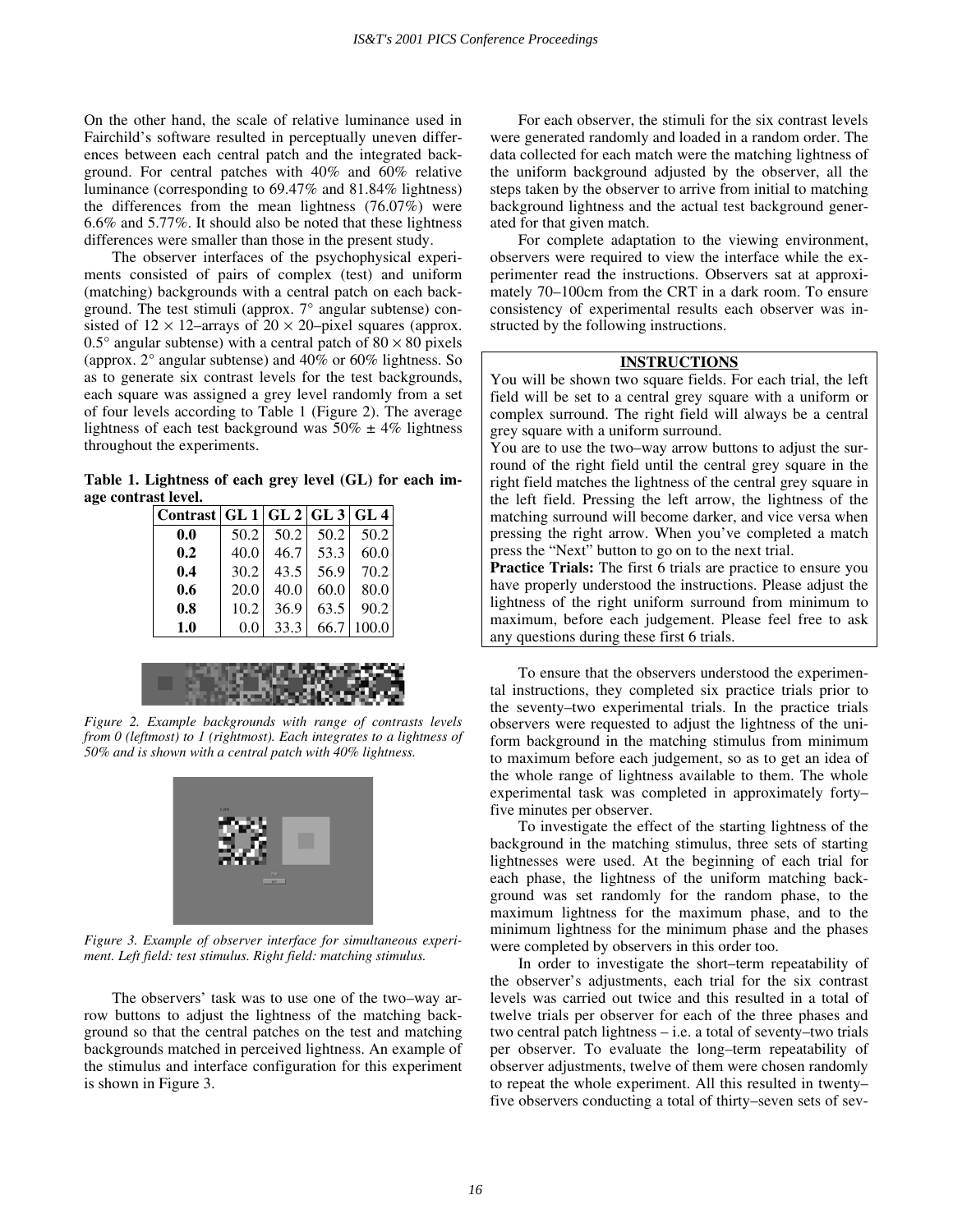enty–two trials. The observers ranged in age from 23 to 40 years, sixteen of them were male and nine female. And most of them were experienced in colour science and visual experiments.

# **Results & Discussion**

Due to limited space in this publication and general similarity between the two central patches, only the results for the one with lower lightness will be shown in the remainder of the paper.



*Figure 4. Overall results for experiment. Each line shows average for individual observer and thickest line shows mean results of all observers.* 

To illustrate the general trend of observations made by the twenty–five observers, plots of averaged observer responses against corresponding contrasts were prepared for results obtained from stimuli with central patches of 40% lightness as shown in Figure 4. These results show that observers could make similar lightness matches for the uniform test stimuli (contrast  $= 0.0$ ) but that the matching lightnesses become more varied as contrast increases. The mean results are around 50% lightness, indicating that overall observers consider there to be a match between a complex background with and a uniform background that equals its mean lightness (linear integration).

## **Inter–Observer Variation**

To evaluate the nature of inter-observer variation in more detail the limits of 50% and 95% of the sample distributions around their medians were calculated for the different contrast levels. The interquartile ranges and the ranges between 2.5th and 97.5th percentiles are shown against the corresponding contrast levels in Figure 5. For the sake of comparison, the results form Fairchild's study have also be analysed in this way and are shown in this figure too.

As can be seen, variation increases with contrast, and this could be seen to suggest that the simultaneous lightness contrast produced from a given complex background can be matched with a range of uniform backgrounds rather than just a single one. Furthermore, this range of uniform backgrounds that produce the same simultaneous lightness contrast as a complex background increases with the contrast of that complex background. Compared with this study, Fairchild's results show less variation, which could be due to smaller differences between background and central patch in his study.



Interquartile range  $\rightarrow$  2.5th to 97.5th percentile range (Lee & Morovic)  $\rightarrow$  Interquartile range  $-$  2.5th to 97.5th percentile range (Fairchild)

*Figure 5. Percentile ranges.* 

#### **Observer Repeatability**



*Figure 6. Observer repeatability for different contrast levels.* 

Short–term observer repeatability is evaluated by taking the mean lightness difference between two repetitions of the same match carried out as part of a single session (i.e. the two adjustments that are compared here took place approx. 15 minutes apart). Long– term observer repeatability is the mean of the differences between mean matched lightnesses for a pair of sessions that took place approximately two weeks apart. A plot of short- and long-term repeatability for different contrast levels is shown in Figure 6 and a trend can be seen there of increasing differences as contrast increases indicating that repeatability becomes worse at high contrast levels.

The standard deviations in Table 2 suggest that variation in short–term repeatability is smaller than that of long– term repeatability. Moreover, it varies differently for different starting lightness, showing that the starting lightnesses of the matching stimuli can influence observer short– term repeatability, without having a significant effect on long– term repeatability. To explain this poor repeatability, there are at least two possible reasons. According to Fairchild,1 this can be explained by considering the perception of lightness against complex background to be a high– level one and therefore one the reporting of which requires some conscious judgement from the observer. This judgement, in turn, can be made on different bases by different observers, hence, resulting in extensive variation. Alternatively, it is claimed here that it is possible that this perception is a low– level sensory perception with an entire range of lightnesses of a uniform background corresponding to a single complex background. In this case any of a range of uniform lightnesses would give an accurate match to any observer and which one is chosen by a given individual would be a purely random decision.